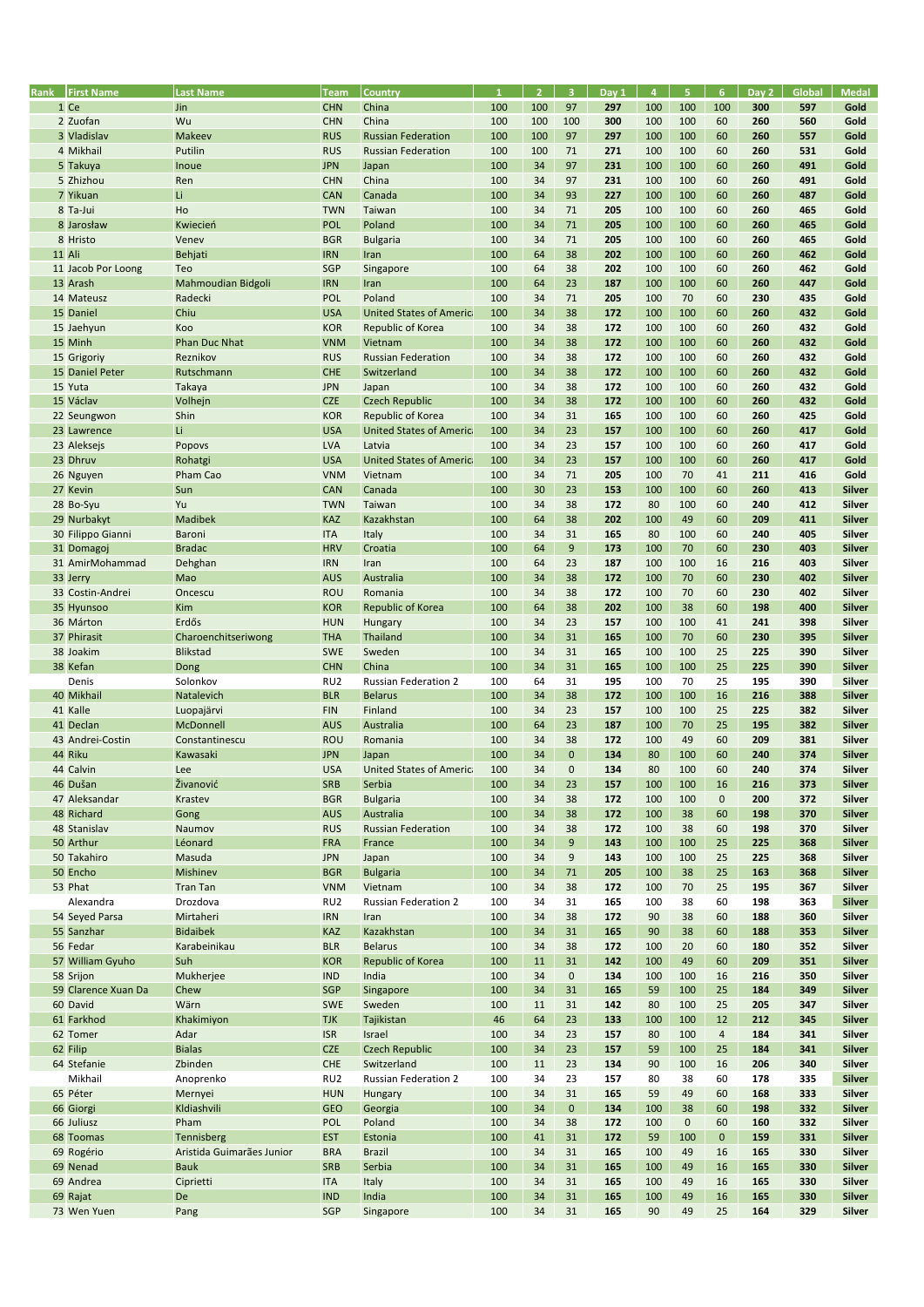| 74 Nazarbek               | Altybay                      | <b>KAZ</b>               | Kazakhstan                  | 100       | 34          | 31           | 165       | 100         | 38           | 25                 | 163        | 328        | <b>Silver</b>                  |
|---------------------------|------------------------------|--------------------------|-----------------------------|-----------|-------------|--------------|-----------|-------------|--------------|--------------------|------------|------------|--------------------------------|
| 74 Marcel                 | Bezdrighin                   | <b>MDA</b>               | Moldova                     | 100       | 34          | 31           | 165       | 100         | 38           | 25                 | 163        | 328        | Silver                         |
| 74 Lucca                  | Morais de Arruda Siaudzionis | <b>BRA</b>               | <b>Brazil</b>               | 100       | 34          | 31           | 165       | 100         | 38           | 25                 | 163        | 328        | <b>Silver</b>                  |
| 74 Andrei                 |                              | <b>ROU</b>               | Romania                     | 100       | 34          | 31           | 165       | 100         | 38           | 25                 | 163        | 328        | Silver                         |
|                           | Popa                         |                          |                             |           |             |              |           |             |              |                    |            |            |                                |
| 78 Man Hou                | Hong                         | <b>MAC</b>               | Macao, China                | 100       | 34          | 31           | 165       | 90          | 49           | 16                 | 155        | 320        | <b>Bronze</b>                  |
| 79 Paweł                  | Burzyński                    | POL                      | Poland                      | 100       | 11          | 23           | 134       | 59          | 100          | 25                 | 184        | 318        | <b>Bronze</b>                  |
| 79 Georgy                 | Skhirtladze                  | <b>GEO</b>               | Georgia                     | 100       | 34          | 31           | 165       | 90          | 38           | 25                 | 153        | 318        | <b>Bronze</b>                  |
|                           |                              |                          |                             |           |             |              |           |             |              |                    |            |            |                                |
| 81 Vladimir               | Maksimovski                  | <b>MKD</b>               | Macedonia                   | 100       | 34          | 38           | 172       | 90          | 49           | $\overline{4}$     | 143        | 315        | <b>Bronze</b>                  |
| 81 Álmos                  | Zarándy                      | <b>HUN</b>               | <b>Hungary</b>              | 46        | 34          | 23           | 103       | 100         | 100          | 12                 | 212        | 315        | <b>Bronze</b>                  |
| 83 Adrian                 | <b>Beker</b>                 | <b>HRV</b>               | Croatia                     | 100       | 34          | 38           | 172       | 100         | 38           | $\overline{4}$     | 142        | 314        | <b>Bronze</b>                  |
|                           |                              |                          |                             |           |             |              |           |             |              |                    |            |            |                                |
| Askhat                    | Sakhabiev                    | RU <sub>2</sub>          | <b>Russian Federation 2</b> | 100       | 64          | 23           | 187       | 100         | 0            | 25                 | 125        | 312        | <b>Bronze</b>                  |
| 84 Mihail                 | Tarigradschi                 | <b>MDA</b>               | Moldova                     | 100       | 34          | 23           | 157       | 90          | 49           | 16                 | 155        | 312        | <b>Bronze</b>                  |
| 85 Florian                | Leimgruber                   | <b>AUT</b>               | Austria                     | 100       | 34          | 23           | 157       | 100         | 38           | 16                 | 154        | 311        | <b>Bronze</b>                  |
|                           |                              |                          |                             |           |             |              |           |             |              |                    |            |            |                                |
| 85 Aristofanis            | Rontogiannis                 | <b>GRC</b>               | Greece                      | 100       | 34          | 23           | 157       | 100         | 38           | 16                 | 154        | 311        | <b>Bronze</b>                  |
| 87 Guangxuan              | Zhang                        | <b>SGP</b>               | Singapore                   | 100       | 34          | 23           | 157       | 90          | 38           | 25                 | 153        | 310        | <b>Bronze</b>                  |
| 88 Théophane              | Vallaeys                     | <b>FRA</b>               | France                      | 100       | 34          | 31           | 165       | 80          | 38           | 25                 | 143        | 308        | <b>Bronze</b>                  |
|                           |                              |                          |                             |           |             | 9            |           |             |              |                    | 163        | 306        |                                |
| 89 Kwee Lung              | Sin                          | <b>IDN</b>               | Indonesia                   | 100       | 34          |              | 143       | 100         | 38           | 25                 |            |            | <b>Bronze</b>                  |
| 90 Félix                  | <b>Breton</b>                | <b>FRA</b>               | France                      | 100       | 34          | $\mathbf 0$  | 134       | 59          | 100          | 12                 | 171        | 305        | <b>Bronze</b>                  |
| 90 Lawrence               | Hollom                       | <b>GBR</b>               | <b>United Kingdom</b>       | 100       | 11          | $\mathbf{0}$ | 111       | 90          | 100          | $\overline{4}$     | 194        | 305        | <b>Bronze</b>                  |
|                           |                              |                          |                             |           |             |              | 123       |             | 100          | $\mathbf 0$        |            |            |                                |
| 92 Jonas                  | Pukšta                       | LTU                      | Lithuania                   | 100       | $\pmb{0}$   | 23           |           | 80          |              |                    | 180        | 303        | <b>Bronze</b>                  |
| 93 Hou Tin                | Chau                         | <b>MAC</b>               | Macao, China                | 100       | 34          | 23           | 157       | 80          | 49           | 16                 | 145        | 302        | <b>Bronze</b>                  |
| 94 Carl                   | Dybdahl                      | <b>DNK</b>               | Denmark                     | 100       | 34          | 23           | 157       | 90          | 38           | 16                 | 144        | 301        | <b>Bronze</b>                  |
| 94 Mahmoud                |                              | <b>SYR</b>               |                             | 100       | 34          | 23           | 157       | 90          | 38           | 16                 | 144        | 301        | <b>Bronze</b>                  |
|                           | Hassan                       |                          | Syria                       |           |             |              |           |             |              |                    |            |            |                                |
| 94 Farbod                 | Yadegarian                   | CAN                      | Canada                      | 100       | 34          | 23           | 157       | 90          | 38           | 16                 | 144        | 301        | <b>Bronze</b>                  |
| 97 Ilya                   | Medyanikov                   | <b>BLR</b>               | <b>Belarus</b>              | 100       | 34          | 23           | 157       | 80          | 38           | 25                 | 143        | 300        | <b>Bronze</b>                  |
|                           |                              |                          |                             |           |             |              |           |             |              |                    |            |            |                                |
| 98 Carlos                 | Galeana Hernández            | <b>MEX</b>               | Mexico                      | 100       | 34          | 23           | 157       | 100         | 38           | $\overline{4}$     | 142        | 299        | <b>Bronze</b>                  |
| 98 Artur                  | Petukhouski                  | <b>BLR</b>               | <b>Belarus</b>              | 100       | 34          | 31           | 165       | 80          | 38           | 16                 | 134        | 299        | <b>Bronze</b>                  |
| 100 Michal                | Sládeček                     | <b>SVK</b>               | Slovakia                    | 100       | 34          | 9            | 143       | 100         | 38           | 16                 | 154        | 297        | <b>Bronze</b>                  |
| 101 Hannes                | Ihalainen                    | <b>FIN</b>               | Finland                     | 100       | 34          | 23           | 157       | 90          | 49           | $\mathbf{0}$       | 139        | 296        | <b>Bronze</b>                  |
|                           |                              |                          |                             |           |             |              |           |             |              |                    |            |            |                                |
| 102 Nonthakit             | Chaiwong                     | <b>THA</b>               | Thailand                    | 100       | 11          | $\mathbf 0$  | 111       | 80          | 100          | $\overline{4}$     | 184        | 295        | <b>Bronze</b>                  |
| 102 Jeffrey               | Xiao                         | <b>CAN</b>               | Canada                      | 100       | 34          | 31           | 165       | 80          | 38           | 12                 | 130        | 295        | <b>Bronze</b>                  |
| 104 Jonathan              | Khoo                         | <b>NZL</b>               | <b>New Zealand</b>          | 100       | 64          | 23           | 187       | 32          | 49           | 25                 | 106        | 293        | <b>Bronze</b>                  |
|                           |                              |                          |                             |           |             |              |           |             |              |                    |            |            |                                |
| 104 Mohammed              | Mowzer                       | ZAF                      | South Africa                | 100       | 11          | 23           | 134       | 59          | 100          | $\mathbf{0}$       | 159        | 293        | <b>Bronze</b>                  |
| 104 José Manuel           | Tapia Avitia                 | <b>MEX</b>               | Mexico                      | 100       | 34          | 9            | 143       | 100         | 38           | 12                 | 150        | 293        | <b>Bronze</b>                  |
| 107 Zoltán Gábor          | Molnár-Sáska                 | <b>HUN</b>               | Hungary                     | 100       | 34          | 23           | 157       | 80          | 38           | 16                 | 134        | 291        | <b>Bronze</b>                  |
|                           |                              |                          |                             |           |             |              |           |             |              |                    |            |            |                                |
| 107 Oliver                | Nisumaa                      | <b>EST</b>               | Estonia                     | 46        | 30          | $\mathbf 0$  | 76        | 90          | 100          | 25                 | 215        | 291        | <b>Bronze</b>                  |
| 107 Zi Song               | Yeoh                         | <b>MYS</b>               | Malaysia                    | 100       | 34          | 23           | 157       | 80          | 38           | 16                 | 134        | 291        | <b>Bronze</b>                  |
| 110 Stacia Edina          | Johanna                      | <b>IDN</b>               | Indonesia                   | 100       | 34          | 23           | 157       | 100         | 20           | 12                 | 132        | 289        | <b>Bronze</b>                  |
|                           |                              |                          |                             |           |             |              |           |             |              |                    |            |            |                                |
| 111 Malvika Raj           | Joshi                        | <b>IND</b>               | India                       | 100       | 64          | 23           | 187       | 90          | $\mathbf{0}$ | $\overline{4}$     | 94         | 281        | <b>Bronze</b>                  |
| 111 Vilim                 | Lendvaj                      | <b>HRV</b>               | Croatia                     | 46        | 11          | 38           | 95        | 100         | 70           | 16                 | 186        | 281        | <b>Bronze</b>                  |
| 113 Damien                | Galant                       | <b>BEL</b>               | Belgium                     | 69        | 34          | 31           | 134       | 90          | 38           | 16                 | 144        | 278        | <b>Bronze</b>                  |
|                           |                              |                          |                             |           |             |              |           |             |              |                    |            |            |                                |
| 114 Mahmoud               | Badawy                       | EGY                      | Egypt                       | 100       | 34          | 9            | 143       | 80          | 38           | 16                 | 134        | 277        | <b>Bronze</b>                  |
| 114 Radu Alexandru        | Muntean                      | <b>ROU</b>               | Romania                     | 100       | 11          | 23           | 134       | 80          | 38           | 25                 | 143        | 277        | <b>Bronze</b>                  |
| 116 Tuan                  | Le Quang                     | <b>VNM</b>               | Vietnam                     | 46        | 34          | 31           | 111       | 100         | 49           | 16                 | 165        | 276        | <b>Bronze</b>                  |
| 116 Thomas                |                              |                          |                             | 46        | 64          | 23           | 133       |             |              |                    | 143        | 276        |                                |
|                           | Sepulchre                    | <b>FRA</b>               | France                      |           |             |              |           | 80          | 38           | 25                 |            |            | <b>Bronze</b>                  |
| 118 Ulrik                 | De Muelenaere                | ZAF                      | South Africa                | 46        | 11          | 31           | 88        | 59          | 100          | 25                 | 184        | 272        | <b>Bronze</b>                  |
| 118 Shaikhitdin           | Nezametdinov                 | <b>KAZ</b>               | Kazakhstan                  | 69        | 34          | 31           | 134       | 100         | 38           | $\mathbf{0}$       | 138        | 272        | <b>Bronze</b>                  |
| 120 Samuel                | Sládek                       | <b>SVK</b>               | Slovakia                    | 100       | 34          | 23           | 157       | 59          | 38           | 16                 | 113        | 270        | <b>Bronze</b>                  |
|                           |                              |                          |                             |           |             |              |           |             |              |                    |            |            |                                |
| 121 Sampriti              | Panda                        | <b>IND</b>               | India                       | 46        | 34          | 23           | 103       | 100         | 49           | 16                 | 165        | 268        | <b>Bronze</b>                  |
| 121 Yik Chun              | Wong                         | <b>HKG</b>               | Hong Kong, China            | 100       | 34          | 23           | 157       | 32          | 38           | 41                 | 111        | 268        | <b>Bronze</b>                  |
| 123 Nodir                 | Daminov                      | <b>TJK</b>               | Tajikistan                  | 100       | 34          | 23           | 157       | 90          | 20           | $\mathbf{0}$       | 110        | 267        | <b>Bronze</b>                  |
|                           |                              |                          |                             |           |             |              |           |             |              |                    |            |            |                                |
| 124 Fredrik               | Hernqvist                    | <b>SWE</b>               | Sweden                      | 100       | 11          | $\pmb{0}$    | 111       | 100         | 38           | 16                 | 154        | 265        | <b>Bronze</b>                  |
| 124 Ingus                 | Pretkalninš                  | <b>LVA</b>               | Latvia                      | 100       | 34          | 23           | 157       | 59          | 49           | $\mathbf 0$        | 108        | 265        | <b>Bronze</b>                  |
| 126 M.Besher              | Massri                       | <b>SYR</b>               | Syria                       | 100       | 34          | 31           | 165       | $\mathbf 0$ | 38           | 60                 | 98         | 263        | <b>Bronze</b>                  |
|                           |                              |                          |                             |           |             |              |           |             |              |                    |            |            |                                |
| 126 Hao-Cheng             | Yang                         | <b>TWN</b>               | Taiwan                      | 100       | 34          | 23           | 157       | 32          | 49           | 25                 | 106        | 263        | <b>Bronze</b>                  |
| 128 Piyawat               | Anantakhun                   | <b>THA</b>               | Thailand                    | 46        | 34          | 31           | 111       | 100         | 38           | 12                 | 150        | 261        | <b>Bronze</b>                  |
| 129 Peter                 | Ralbovsky                    | <b>SVK</b>               | Slovakia                    | 46        | 34          | 23           | 103       | 32          | 100          | 25                 | 157        | 260        | <b>Bronze</b>                  |
|                           |                              |                          |                             |           |             |              |           |             |              |                    |            |            |                                |
| 130 Joseph                | Benton                       | <b>GBR</b>               | <b>United Kingdom</b>       | 100       | $\mathbf 0$ | $\mathbf 0$  | 100       | 59          | 100          | $\mathbf 0$        | 159        | 259        | <b>Bronze</b>                  |
| 131 Angelos               | Pelecanos                    | <b>CYP</b>               | Cyprus                      | 100       | 34          | 23           | 157       | 59          | 38           | $\overline{4}$     | 101        | 258        | <b>Bronze</b>                  |
| 131 Mushegh               | Shahinyan                    | <b>ARM</b>               | Armenia                     | 100       | 34          | 38           | 172       | 32          | 38           | 16                 | 86         | 258        | <b>Bronze</b>                  |
|                           | Yu                           |                          |                             |           | 34          |              |           |             |              | $\overline{4}$     |            | 258        |                                |
| 131 Robin Christopher     |                              | <b>PHL</b>               | Philippines                 | 100       |             | $\mathbf{0}$ | 134       | 100         | 20           |                    | 124        |            | <b>Bronze</b>                  |
| 134 Marco                 | Donadoni                     | <b>ITA</b>               | Italy                       | 46        | 34          | 23           | 103       | 100         | 38           | 16                 | 154        | 257        | <b>Bronze</b>                  |
|                           |                              | <b>IDN</b>               | Indonesia                   | 46        | 34          | 23           | 103       | 90          | 38           | 25                 | 153        | 256        | <b>Bronze</b>                  |
|                           |                              |                          |                             |           |             |              |           |             |              |                    |            |            |                                |
| 135 Muhammad Yusuf        | Sholeh                       |                          |                             |           |             |              |           |             |              |                    |            |            |                                |
| 135 Nikola                | Spasić                       | <b>SRB</b>               | Serbia                      | 100       | 11          | 23           | 134       | 59          | 38           | 25                 | 122        | 256        | <b>Bronze</b>                  |
| 135 Jui-Nan               | Yen                          | <b>TWN</b>               | <b>Taiwan</b>               | 31        | 34          | 38           | 103       | 90          | 38           | 25                 | 153        | 256        | <b>Bronze</b>                  |
|                           |                              |                          |                             |           |             |              |           |             |              |                    |            |            |                                |
| 138 Levon                 | Muradyan                     | <b>ARM</b>               | Armenia                     | 100       | 34          | 23           | 157       | 59          | 38           | $\mathbf 0$        | 97         | 254        | <b>Bronze</b>                  |
| 138 Rubab Redwan          | Syed                         | <b>BGD</b>               | Bangladesh                  | 46        | 34          | 9            | 89        | 100         | 49           | 16                 | 165        | 254        | <b>Bronze</b>                  |
| 140 Paulína               | Smolárová                    | <b>SVK</b>               | Slovakia                    | 46        | 34          | 23           | 103       | 100         | 38           | 12                 | 150        | 253        | <b>Bronze</b>                  |
| 141 Nicolas               | Faroß                        | <b>DEU</b>               | Germany                     | 100       | 34          | $\mathbf 0$  | 134       | 80          | 38           | $\mathbf{0}$       | 118        | 252        | <b>Bronze</b>                  |
|                           |                              |                          |                             |           |             |              |           |             |              |                    |            |            |                                |
| 142 Pietari               | Kaskela                      | <b>FIN</b>               | Finland                     | 46        | 34          | 31           | 111       | 90          | 38           | 12                 | 140        | 251        | <b>Bronze</b>                  |
| 142 Methus                | Kiatchaiwat                  | <b>THA</b>               | Thailand                    | 100       | 34          | 9            | 143       | 59          | 49           | $\mathbf{0}$       | 108        | 251        | <b>Bronze</b>                  |
| 142 Sergio                | Vieri                        | <b>IDN</b>               | Indonesia                   | 46        | 34          | 31           | 111       | 90          | 38           | 12                 | 140        | 251        | <b>Bronze</b>                  |
|                           |                              |                          |                             |           |             |              |           |             |              |                    |            |            |                                |
| 145 Chuanye               | Chen                         | <b>NZL</b>               | <b>New Zealand</b>          | 100       | 34          | 23           | 157       | 59          | 20           | 12                 | 91         | 248        | <b>Bronze</b>                  |
| 146 Liran                 | Markin                       | <b>ISR</b>               | Israel                      | 100       | 34          | 31           | 165       | 32          | 38           | 12                 | 82         | 247        | <b>Bronze</b>                  |
| 147 Jordi Guillem         | Rodríguez Manso              | <b>ESP</b>               | Spain                       | 100       | 11          | $\mathbf{0}$ | 111       | 80          | 38           | 16                 | 134        | 245        | <b>Bronze</b>                  |
|                           |                              |                          |                             |           |             |              |           |             |              |                    |            |            |                                |
| 147 Belinda<br>149 Nugzar | Shi<br>Chkhaidze             | <b>AUS</b><br><b>GEO</b> | Australia<br>Georgia        | 46<br>100 | 34<br>34    | 0<br>9       | 80<br>143 | 100<br>80   | 49<br>20     | 16<br>$\mathbf{0}$ | 165<br>100 | 245<br>243 | <b>Bronze</b><br><b>Bronze</b> |